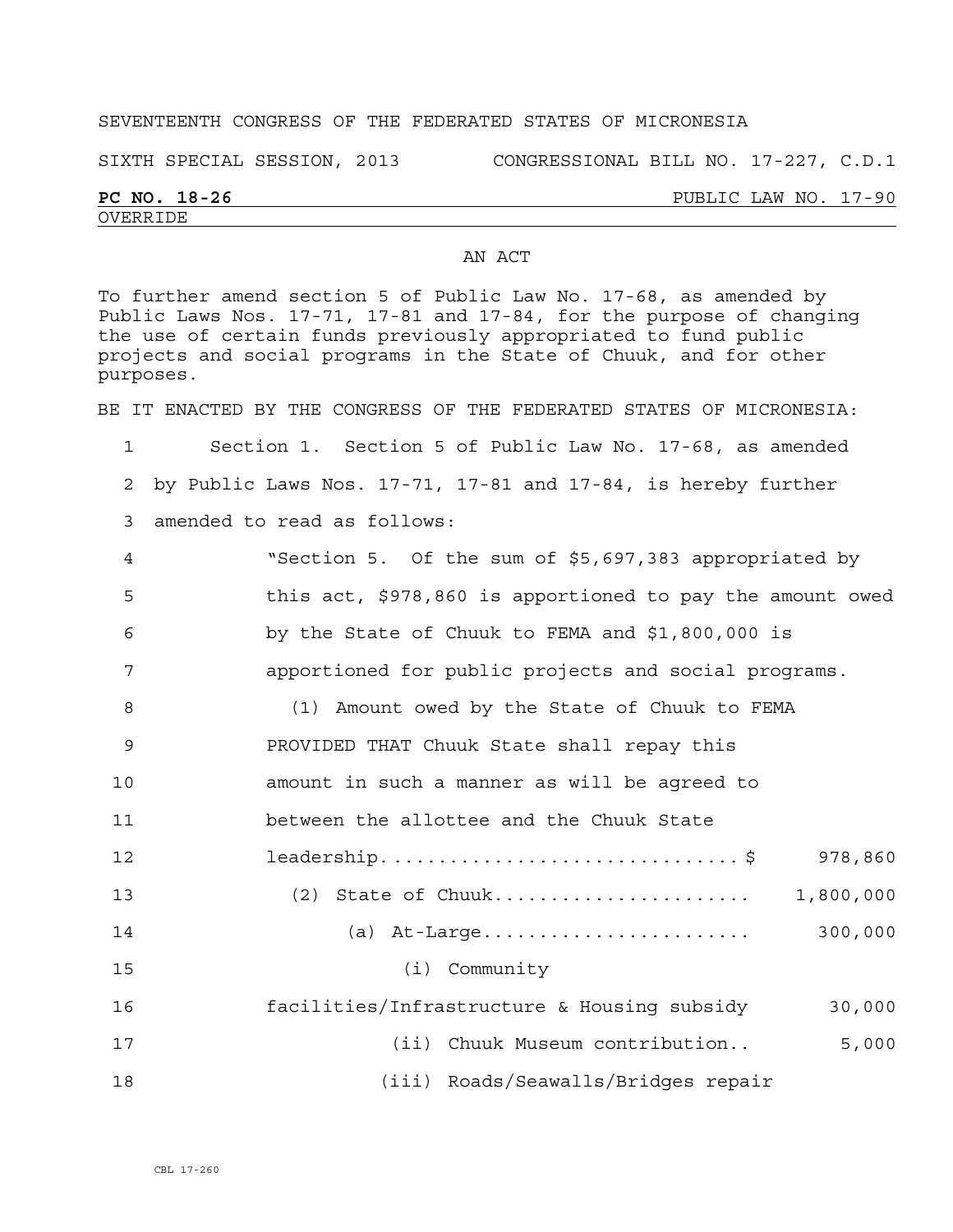| $\mathbf 1$    | and improvement \$<br>25,000                   |  |
|----------------|------------------------------------------------|--|
| $\overline{c}$ | (iv) Main water source lease                   |  |
| 3              | obligation (Nefo)<br>7,000                     |  |
| 4              | (v) Contributions to State,                    |  |
| 5              | Municipal and Community events/                |  |
| 6              | activities/programs<br>42,000                  |  |
| 7              | (vi) POL/Charters/Freight                      |  |
| 8              | subsidy/reimbursements<br>25,600               |  |
| 9              | (vii) Youth Groups                             |  |
| 10             | equipment/supplies/activities<br>15,000        |  |
| 11             | (viii) Leaders/Patients/Students/              |  |
| 12             | repatriation of remains travel needs<br>23,000 |  |
| 13             | (ix) Administrative support                    |  |
| 14             | costs for allottee/At Large<br>7,000           |  |
| 15             | (x) Fishing project                            |  |
| 16             | (equipment/gears/marketing)<br>27,000          |  |
| 17             | (xi) Lien Pukial prior obligations<br>5,000    |  |
| 18             | (xii) Women Groups' sewing                     |  |
| 19             | equipment/supplies<br>3,000                    |  |
| 20             | (xiii) Farmers' seedlings & labor              |  |
| 21             | cost obligations<br>1,400                      |  |
| 22             | (xiv) Community/Students/farmers               |  |
| 23             | land transportation<br>18,000                  |  |
| 24             | (xv) Students financial                        |  |
| 25             | assistance/schools subsidy<br>17,500           |  |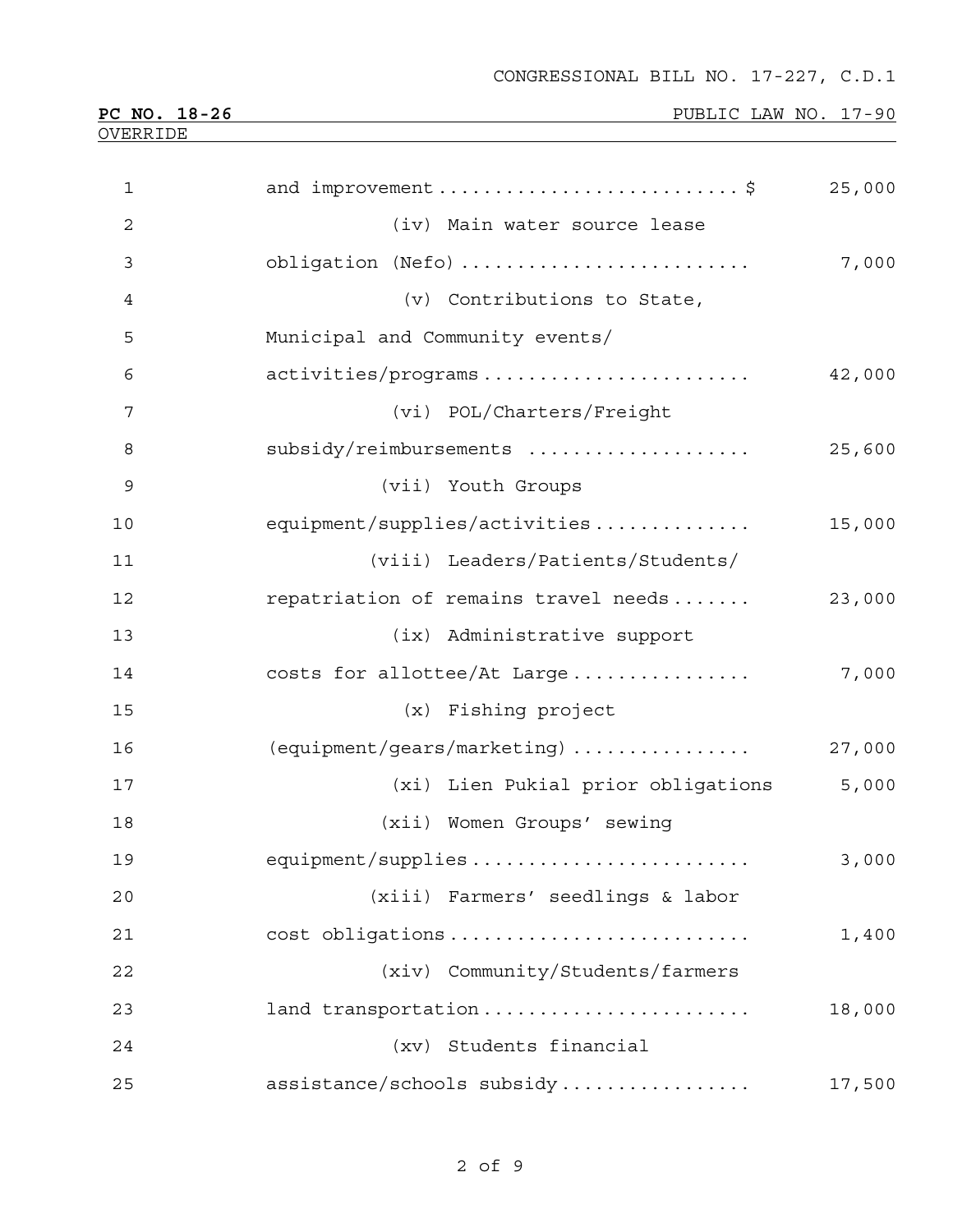| 1              | (xvi) Municipal government                       |
|----------------|--------------------------------------------------|
| $\overline{2}$ | subsidy (Elections/activities)\$<br>48,500       |
| 3              | (xvii) Power distribution                        |
| $\overline{4}$ | extension matching fund<br>$\overline{0}$        |
| 5              | (b) Election District No. 1<br>300,000           |
| 6              | (i) Professional services fee .<br>15,000        |
| 7              | (ii) Renewable Energy                            |
| 8              | project/Communication system<br>65,000           |
| 9              | (iii) Mortlock Islands' Sea                      |
| 10             | vessel purchase  100,000                         |
| 11             | (iv) Multipurpose public                         |
| 12             | facilities, community facilities, housing        |
| 13             | improvement and repair<br>40,000                 |
| 14             | (v) Education, health and                        |
| 15             | sanitation programs & projects<br>10,000         |
| 16             | (vi) Youth, Sports &                             |
| 17             | Recreational programs/activities<br>$\mathsf{O}$ |
| 18             | (vii) Municipal government                       |
| 19             | special occasions activities<br>10,000           |
| 20             | (viii) Students financial assistance<br>20,000   |
| 21             | (ix) Repatriation of remain/                     |
| 22             | Associations contributions<br>15,000             |
| 23             | (x) Mortlock Island Development                  |
| 24             | Authority (MIDA) operation<br>25,000             |
| 25             | (xi) Copra and Fish purchase                     |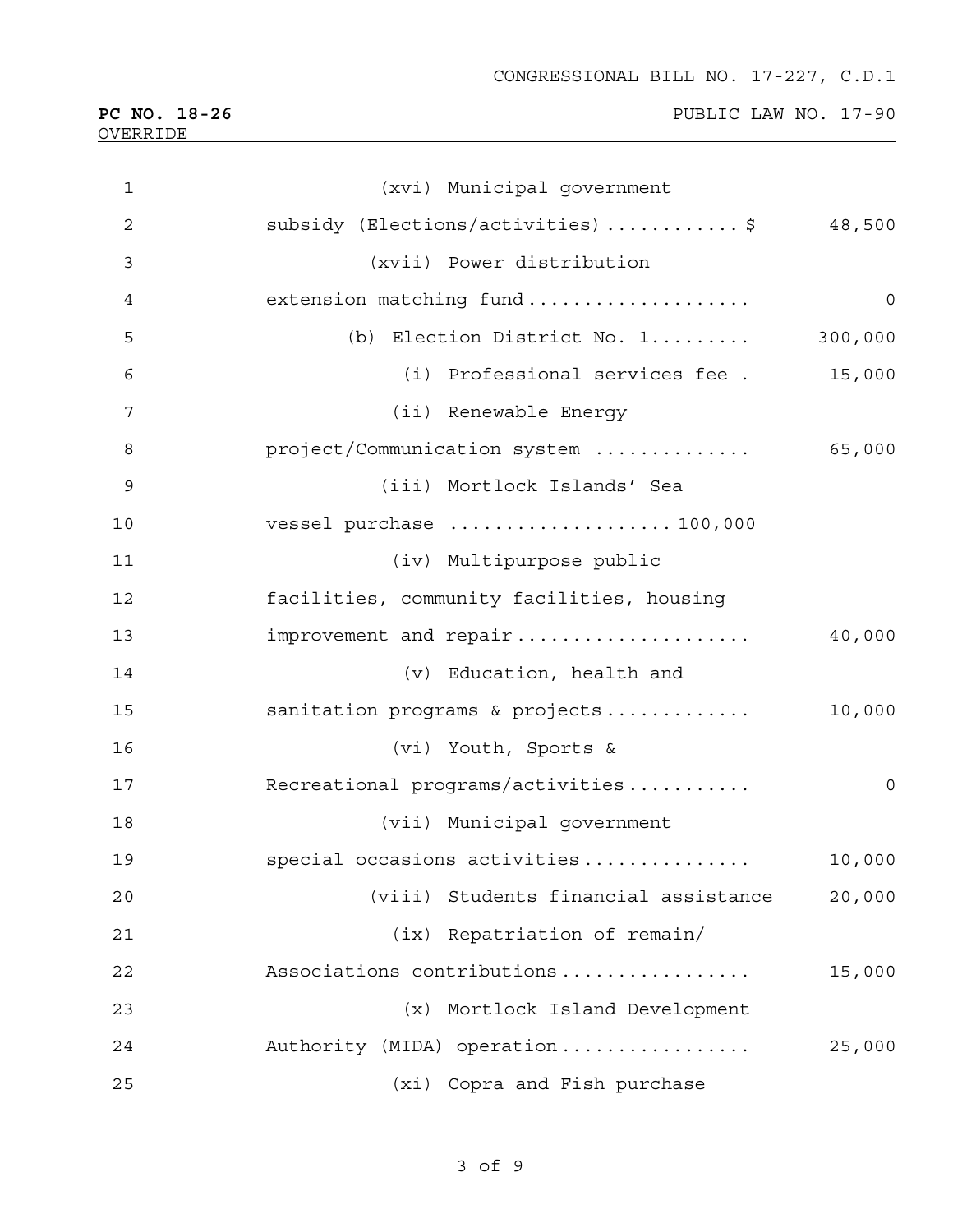| $\mathbf{1}$   | Revolving Fund\$                              | $\mathbf 0$    |
|----------------|-----------------------------------------------|----------------|
| $\overline{2}$ | (c) Election District No. 2                   | 300,000        |
| 3              | (i) Fishing Projects                          | 20,000         |
| 4              | (ii) Nutrition and Food                       |                |
| 5              | Security Enhancement Projects                 | 15,000         |
| 6              | (iii) Housing renovation supplement           | 25,000         |
|                |                                               |                |
| 7              | (iv) Community Halls                          |                |
| 8              | rehabilitation                                | 25,000         |
| $\mathsf 9$    | (v) Weno Municipality Transportation          |                |
| 10             | needs & Office Rehabilitation                 | 30,000         |
| 11             | (vi) Fono Municipality subsidy                | 10,000         |
| 12             | (vii) Piis-Paneu Municipality                 |                |
| 13             |                                               | 10,000         |
| 14             | (viii) Regional Leadership                    |                |
| 15             | outreach visits                               | 25,000         |
| 16             | (ix) College students'                        |                |
| 17             | financial assistance                          | 15,000         |
| 18             | (x) Youth Community activities.               | 15,000         |
| 19             | (xi) Northern Namoneas Social and             |                |
| 20             | Economic Development Authority Administration | 50,000         |
| 21             | (xii) Roads upgrade & rehabilitation          | 10,000         |
| 22             | (xiii) Power Distribution                     |                |
| 23             | Extension matching fund                       | $\overline{0}$ |
| 24             | (xiv) Weno Constitution Day and               |                |
| 25             | Inauguration Day festivities                  | 10,000         |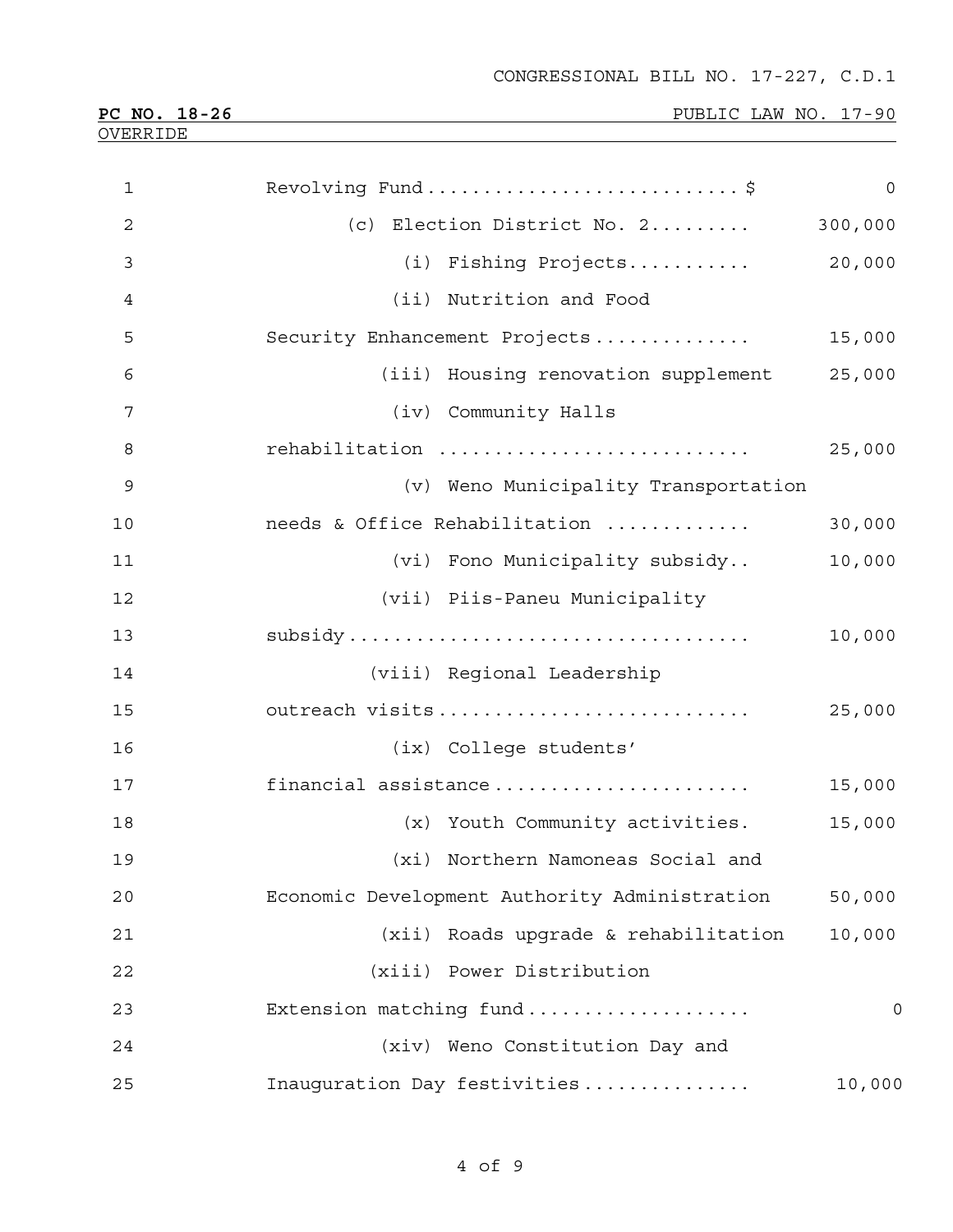| $\mathbf 1$    | (xv) Acquisition of heavy           |                |
|----------------|-------------------------------------|----------------|
| $\overline{c}$ | equipment for road repair\$         | $\mathbf 0$    |
| 3              | (xvi) Weno Municipal Police         |                |
| 4              | Communication System and Supplies   | 9,000          |
| 5              | (xvii) Weno Municipal Office upkeep | 5,000          |
| 6              | (xviii) Nepukos Souak Association   |                |
| 7              | Community Activities                | 5,000          |
| 8              | (xix) Mechitiw Souak Community      |                |
| 9              |                                     | 5,000          |
| 10             | (xx) Acquisition of Equipment and   |                |
| 11             | Supplies for Activities of:         |                |
| 12             | (a) Fonoton Youth                   |                |
| 13             | Association (FCYA)                  | 2,000          |
| 14             | (b) Piis-Paneu Youth                |                |
| 15             | Association                         | 2,000          |
| 16             | (c) Peniesene Youth                 |                |
| 17             | Association (Kutta Kinamwe)         | 2,000          |
| 18             | (d)<br>Tunnuk Youth                 |                |
| 19             | Association (TCYA)                  | $2\, , \, 000$ |
| 20             | Iras Youth Association<br>(e)       | 2,000          |
| 21             | Neauo Youth Association<br>(f)      | 2,000          |
| 22             | Wichap Youth Association<br>(g)     | 2,000          |
| 23             | Nemwan Youth Association<br>(h)     | 2,000          |
| 24             | Election District No. 3<br>(d)      | 300,000        |
| 25             | Fishing projects<br>(i)             | 70,000         |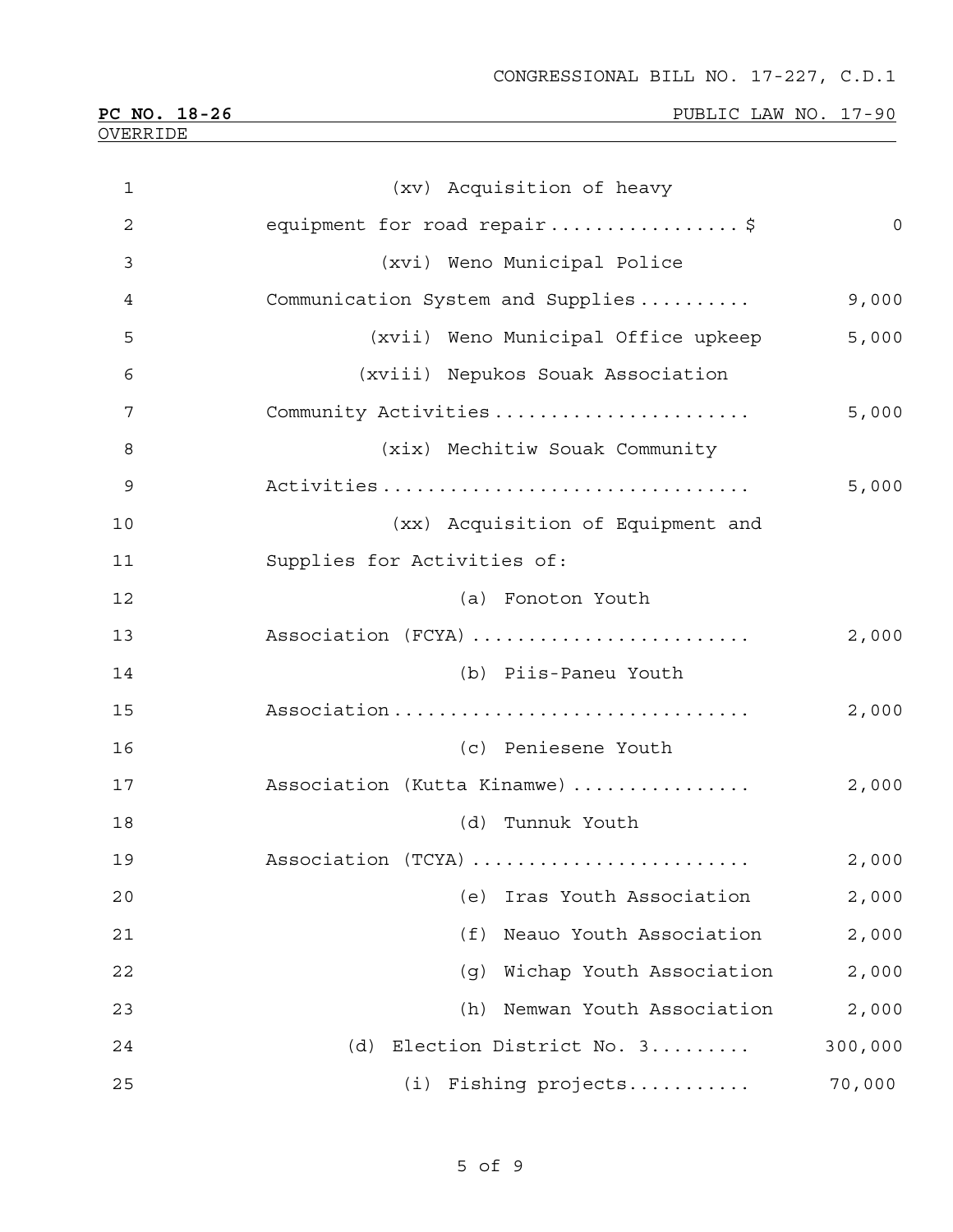CONGRESSIONAL BILL NO. 17-227, C.D.1

| PC NO. 18-26   |                             | PUBLIC LAW NO. 17-90                             |        |
|----------------|-----------------------------|--------------------------------------------------|--------|
| OVERRIDE       |                             |                                                  |        |
| $\mathbf{1}$   |                             | (ii) Housing project\$                           | 30,000 |
| $\overline{2}$ |                             | (iii) Community Halls rehabilitation             | 30,000 |
| 3              |                             | (iv) Southern Namoneas Development               |        |
| 4              |                             | Authority Administration                         | 25,000 |
| 5              |                             | (v) Contribution/Repatriation of                 |        |
| 6              | remain/Associations support |                                                  |        |
| 7              | (Guam/Saipan/Hawaii/United  |                                                  |        |
| 8              |                             | States/Southern Namoneas)                        | 10,000 |
| 9              |                             | (vi) Reimbursement for POL/Charters              | 5,000  |
| 10             |                             | (vii) Contribution to Social                     |        |
| 11             |                             | Security premium                                 | 5,000  |
| 12             |                             | (viii) Reimbursement payment for                 |        |
| 13             |                             | Lease/Rental obligation                          | 10,000 |
| 14             |                             | (ix) Business start                              |        |
| 15             |                             | up/Entrepreneurship subsidies                    | 10,000 |
| 16             |                             | (x) Youth/School sports & activities             | 10,000 |
| 17             |                             | (xi) Solar power lighting system                 | 10,000 |
| 18             |                             | (xii) Students land transportation               |        |
| 19             |                             | needs/vehicle purchase for local government      | 15,000 |
| 20             |                             | (xiii) Municipal/Community                       |        |
| 21             |                             | health and sanitation water improvement projects | 7,500  |
| 22             |                             | (xiv) Humanitarian/Food Aid relief               |        |
| 23             |                             | program for Community/ municipalities            | 10,000 |
| 24             |                             | (xv) Medical/medication contribution             |        |
| 25             |                             | to non-insured and unemployed Senior Citizens    | 7,500  |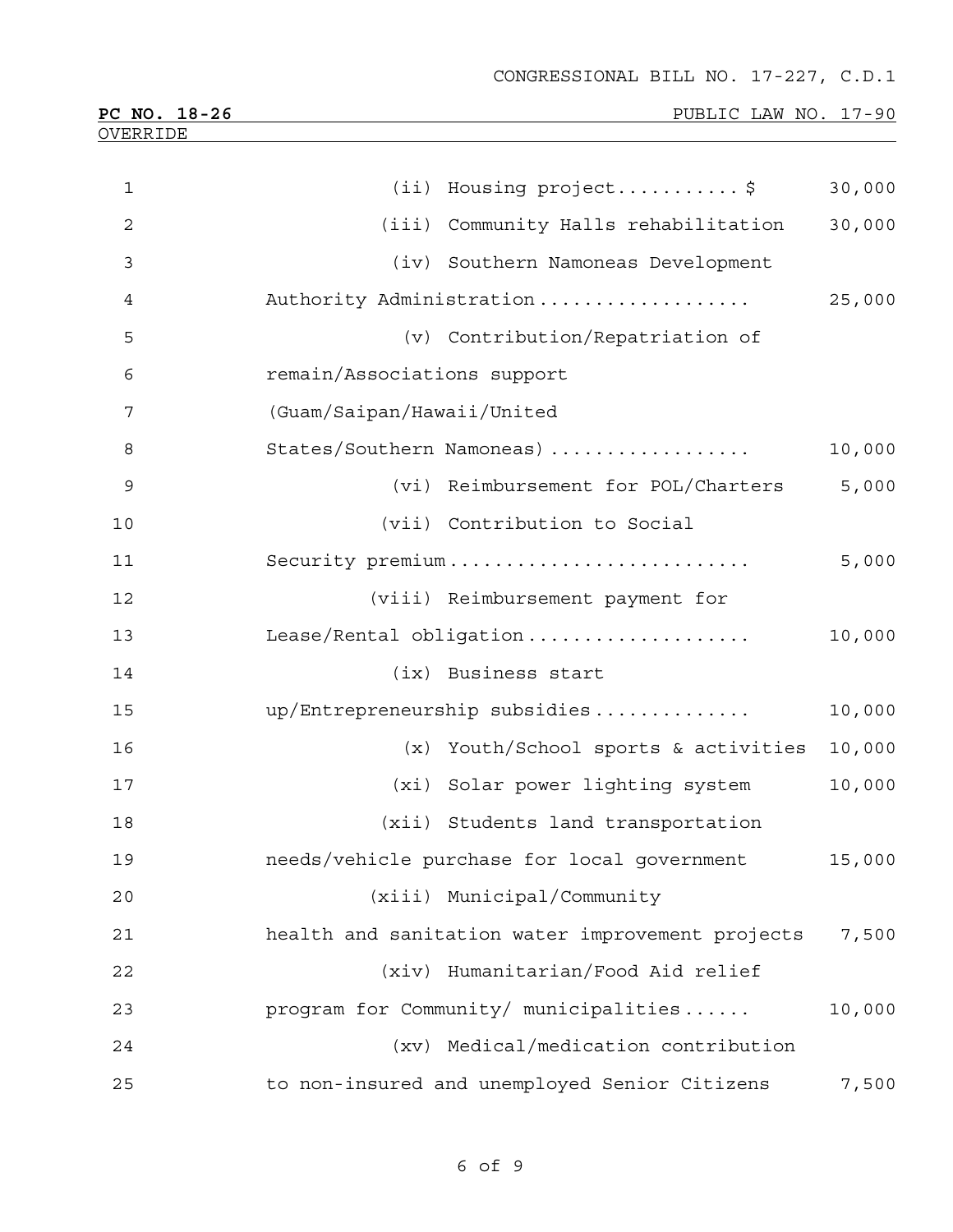| $\mathbf{1}$   | (xvi) Feeding program for                   |         |
|----------------|---------------------------------------------|---------|
| $\overline{c}$ | Handicap/Disable elderlies\$                | 5,000   |
| 3              | (xvii) Travel needs for                     |         |
| $\overline{4}$ | students/referral patients/leaders          | 20,000  |
| 5              | (xviii) Contributions to Southern           |         |
| 6              | Namoneas off-island chartered associations. | 10,000  |
| 7              | (xiv) Municipal governments                 |         |
| 8              | subsidies                                   | 10,000  |
| $\mathsf 9$    | (e) Election District No. 4                 | 300,000 |
| 10             | (i) Fishing projects                        | 40,000  |
| 11             | (ii) Low income housing subsidy.            | 30,000  |
| 12             | (iii) Farming project subsidy               | 30,000  |
| 13             | (iv) Students financial assistance          | 15,000  |
| 14             | (v) Faichuk Development Authority           |         |
| 15             | (Contractual services/Administration)       | 20,000  |
| 16             | (vi) Medical referral and                   |         |
| 17             | repatriation of remains                     | 10,000  |
| 18             | (vii) Municipal governments' subsidies      | 70,000  |
| 19             | (viii) Sewing project subsidy               | 10,000  |
| 20             | (ix) Youth activities and programs          | 15,000  |
| 21             | (x) Road improvement and                    |         |
| 22             | beautification                              | 10,000  |
| 23             | (xi) States and Municipal                   |         |
| 24             | leadership exposure and travel              | 15,000  |
| 25             | (xii) fishing market subsidy                | 5,000   |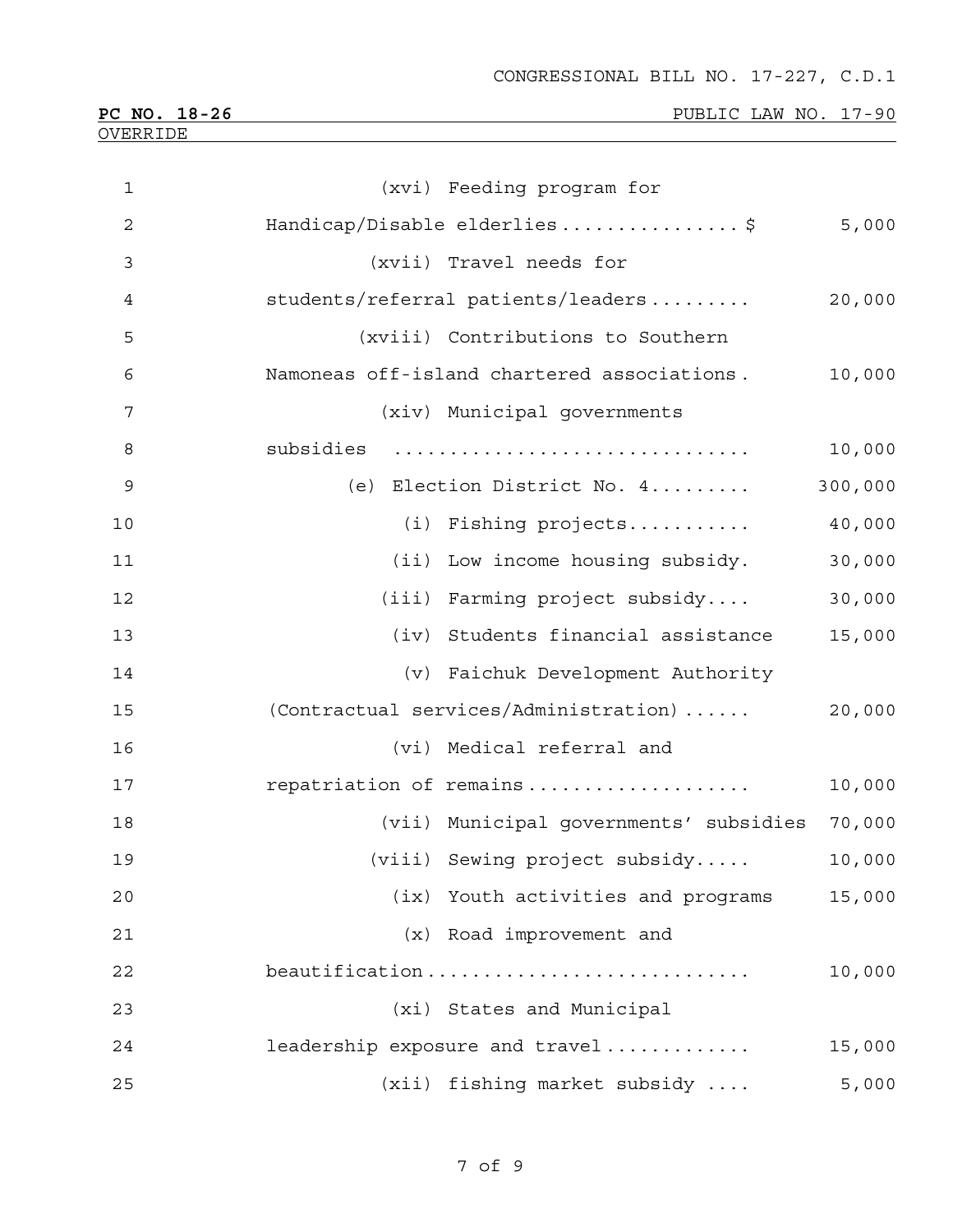CONGRESSIONAL BILL NO. 17-227, C.D.1

| PC NO. 18-26 |  |
|--------------|--|
| OVERRIDE     |  |

PUBLIC LAW NO. 17-90

| $\mathbf 1$    | (xiii) Students and farmers                  |         |
|----------------|----------------------------------------------|---------|
| $\overline{2}$ | land transportation\$                        | 20,000  |
| 3              | (xiv) Solar system project                   | 5,000   |
| 4              | (xv) Fiber boat repair project               | 5,000   |
| 5              | (f) Election District No. 5                  | 300,000 |
| 6              | (i) Fishing projects                         | 100,000 |
| 7              | (ii) Northwest Islands                       |         |
| 8              | Development Authority Administration         | 38,000  |
| $\mathsf 9$    | (iii) Food relief assistance program         | 28,000  |
| 10             | (iv) Officials/patients and                  |         |
| $\mathbb{0}1$  | other travel needs                           | 18,000  |
| 12             | (v) Payment for students'                    |         |
| 13             | outstanding debt at COM-FSM, University of   |         |
| 14             | Hawaii at Hilo and Hawaii Pacific University | 14,000  |
| 15             | (vi) Vehicles purchase for                   |         |
| 16             | municipal governments                        | 14,000  |
| 17             | (vii) Contributions to                       |         |
| 18             | Northwest Islands Associations               | 30,000  |
| 19             | (viii) Boat charter/medical                  |         |
| 20             | referral travel reimbursements               | 10,000  |
| 21             | (ix) Onoun Women Association                 |         |
| 22             | contribution                                 | 8,000   |
| 23             | (x) Pollap Dispensary solar                  |         |
| 24             | power project supplemental                   | 2,000   |
| 25             | (xi) Shoreline mitigation project            | 2,000   |